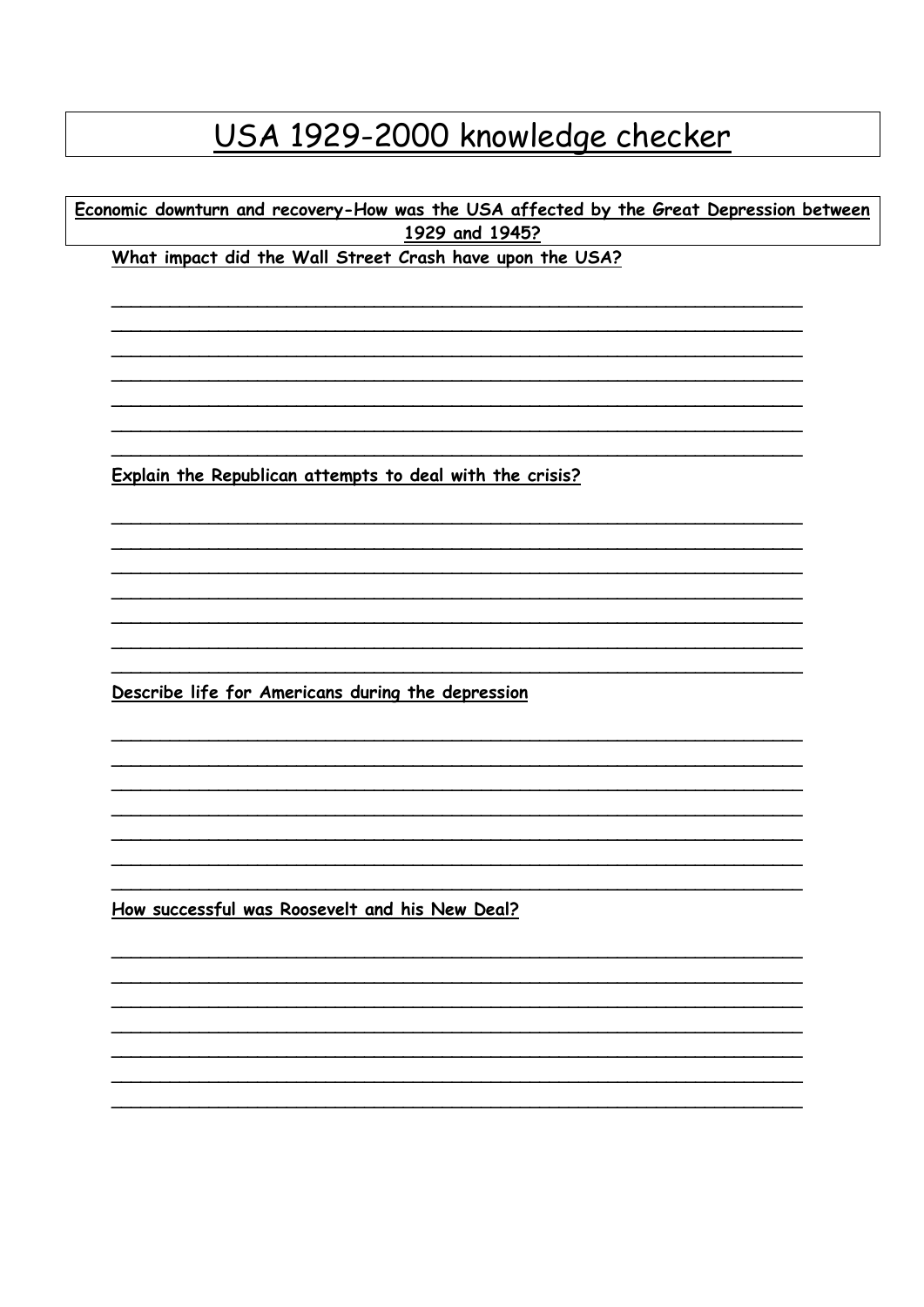The economic impact of the Second World War and post-war developments-How had the economy of the USA changed by the 1960s?

How did the Second World War affect Americas industrial output?

Describe the post-war affluence in the USA?

Evaluate why was there was `Poverty amidst plenty` in post-war America?

The issue of Civil Rights 1941 - 1970-Why was it difficult for black Americans to gain equal rights between 1941 and 1970?

Describe the contribution that black Americans made to the war effort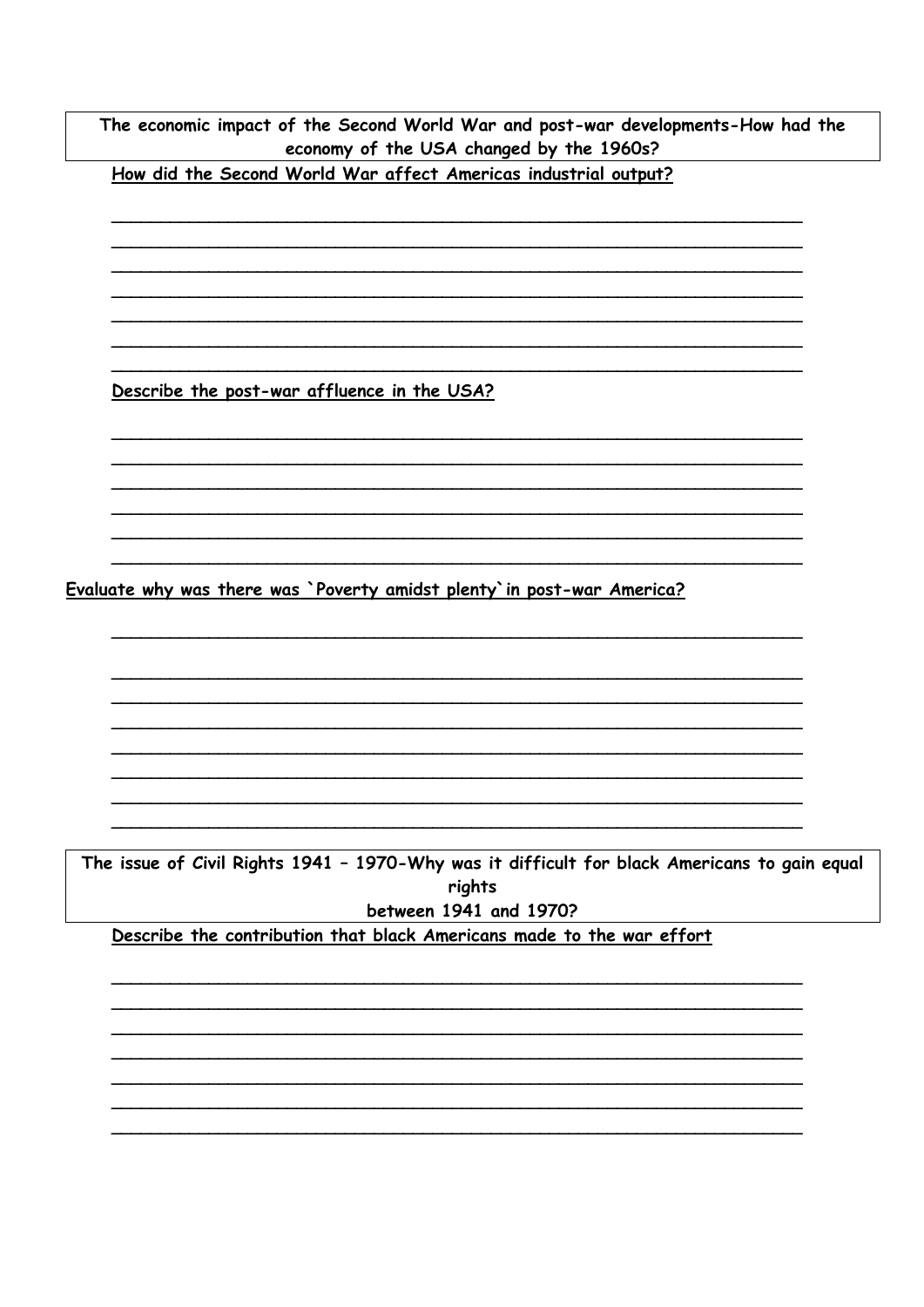Why was The Brown vs Topeka case so significant?

Explain what the events at Little Rock High show about the importance of education in America?

Explain why the Montgomery Bus Boycott was important to the Civil Rights Movement?

Evaluate the roles of Martin Luther King and Malcolm X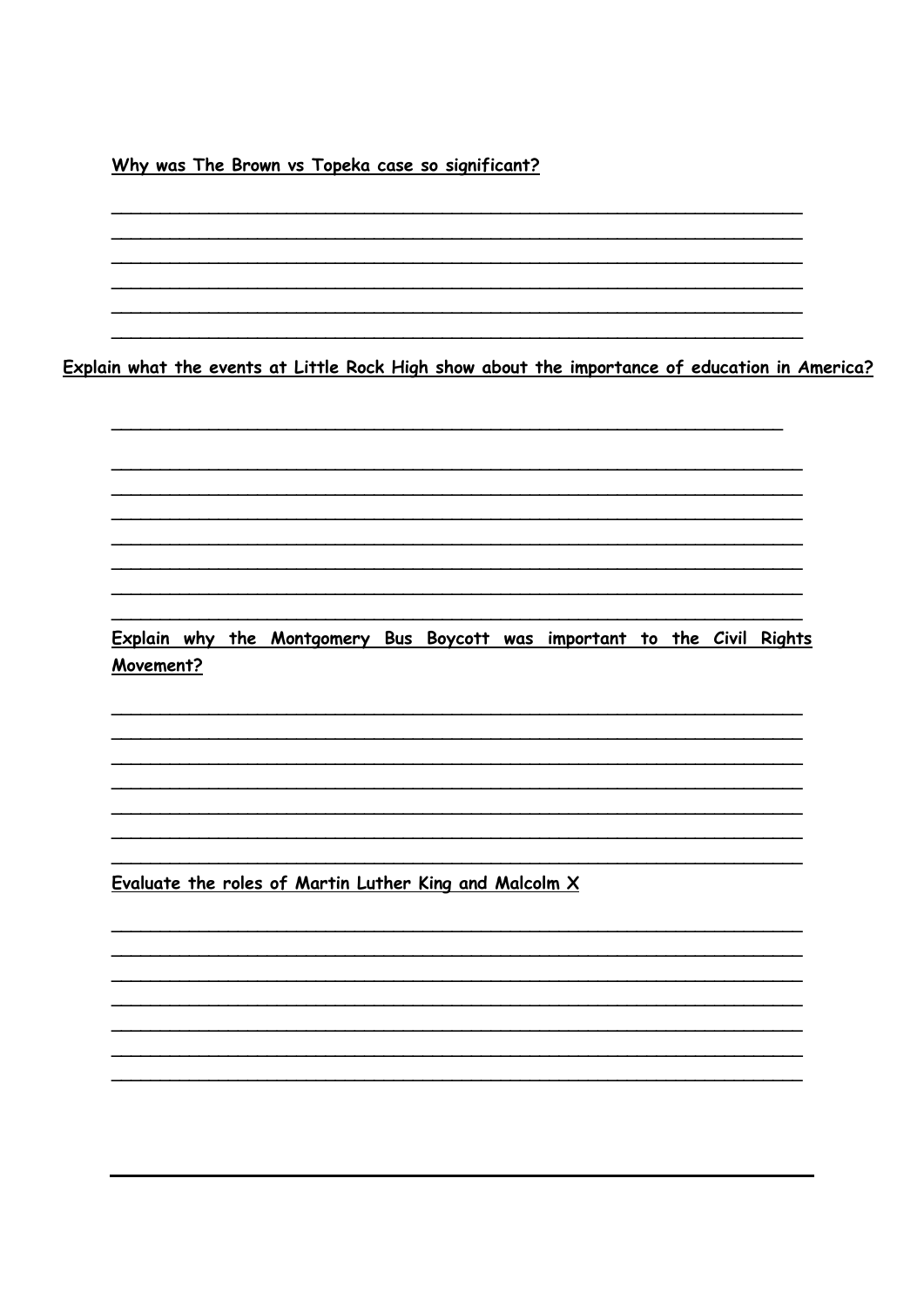Social change 1950-2000- How did American society change between 1950 and 2000? Explain if the changes to music in American since the 1950s have been positive for American society?

How has entertainment influenced the American from the 1950s?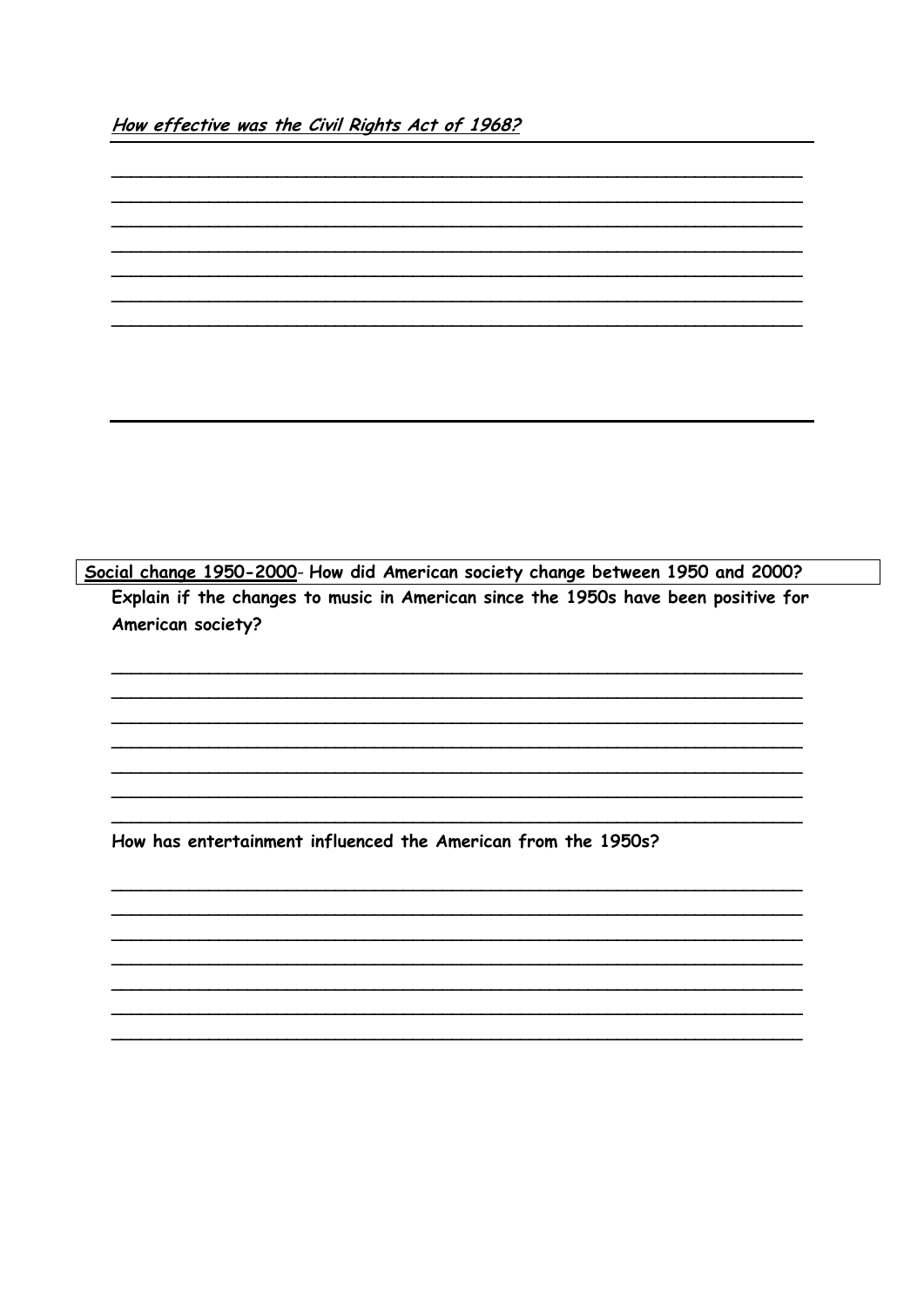Why have changes in media and literature been important in America from the 1950s onwards?

Evaluate how and why youth culture and student protest has influenced American culture since the 1950s?

Explain how the role of women has changed in American society from the 1950s onwards

## Cold War rivalry-Why did relations between the USA and the USSR deteriorate between 1945 and 1973?

What was the Truman Doctrine and what did it aim to do?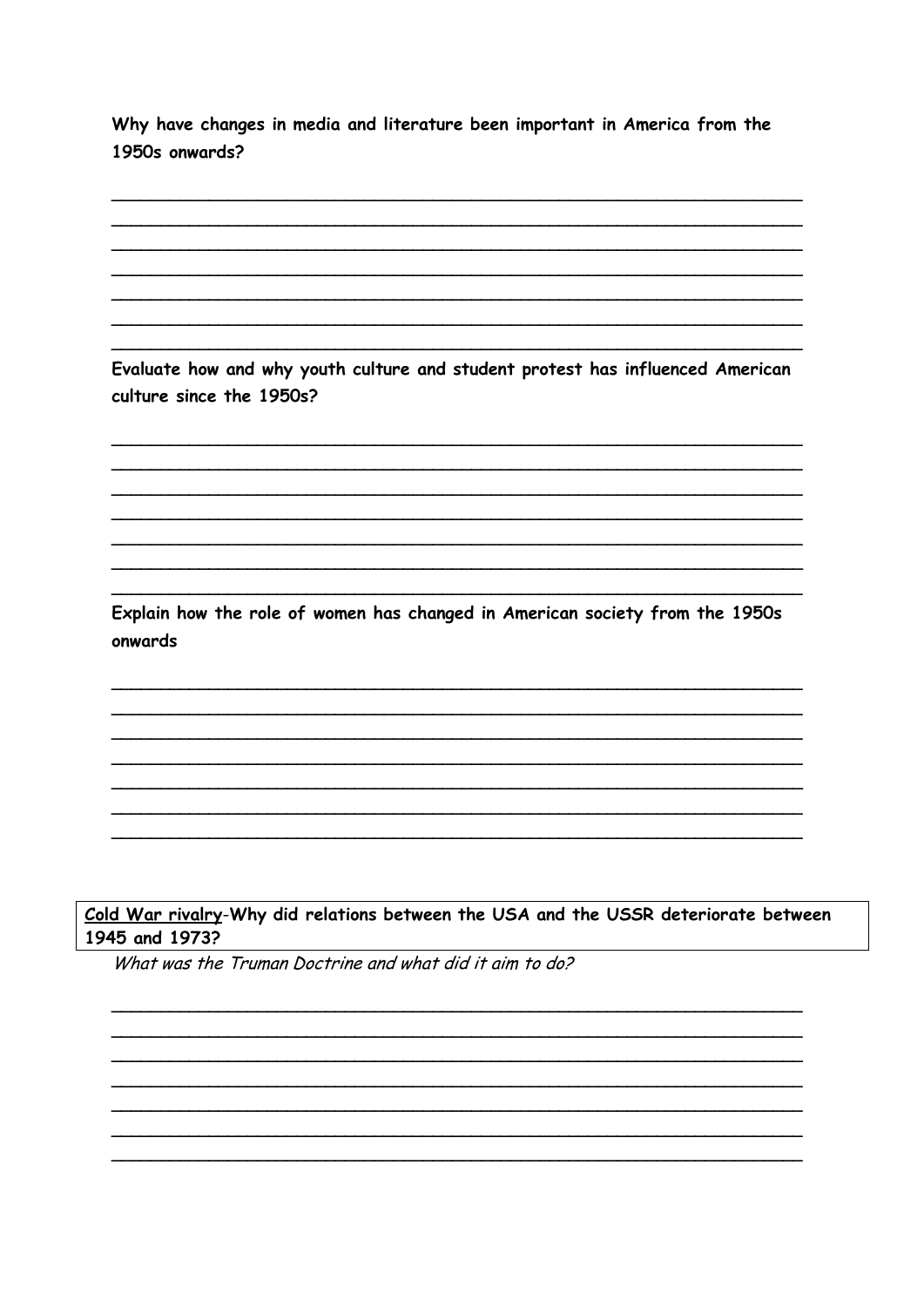Why was the containment of Communism important to America?

Explain the events of the Berlin Crisis 1948-49?

Describe the significance of the Cuban Missile Crisis

Explain how and why America got involved in the Vietnam War

Evaluate the success of the US involvement in the Vietnam War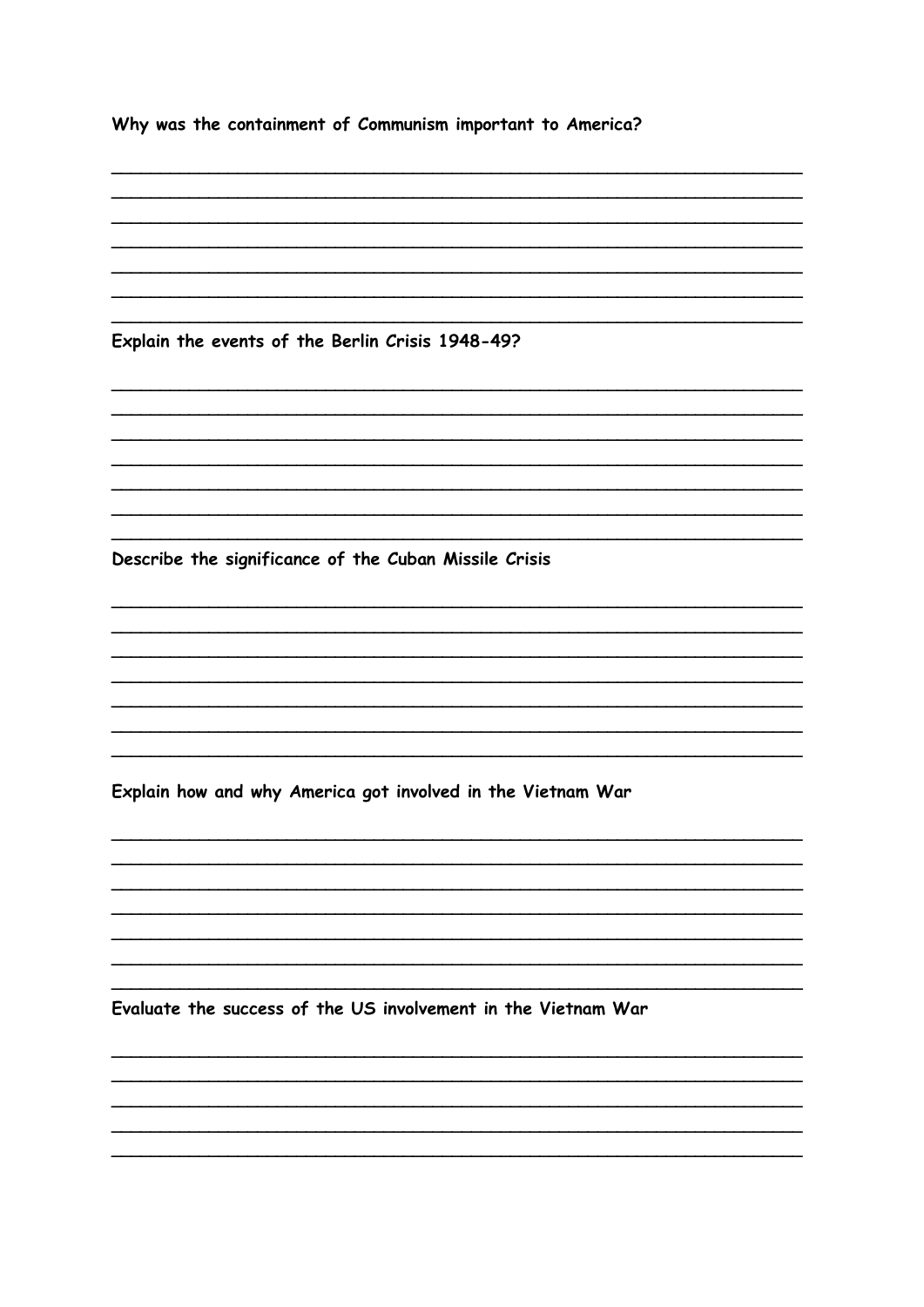## Political change 1960-2000- What were the main political developments in the USA between 1960 and 2000?

Describe the domestic policies of President Kennedy

Explain the events of the Watergate Scandal

Evaluate the success of the Reagan Years

Describe the changes made by Bush Senior and Clinton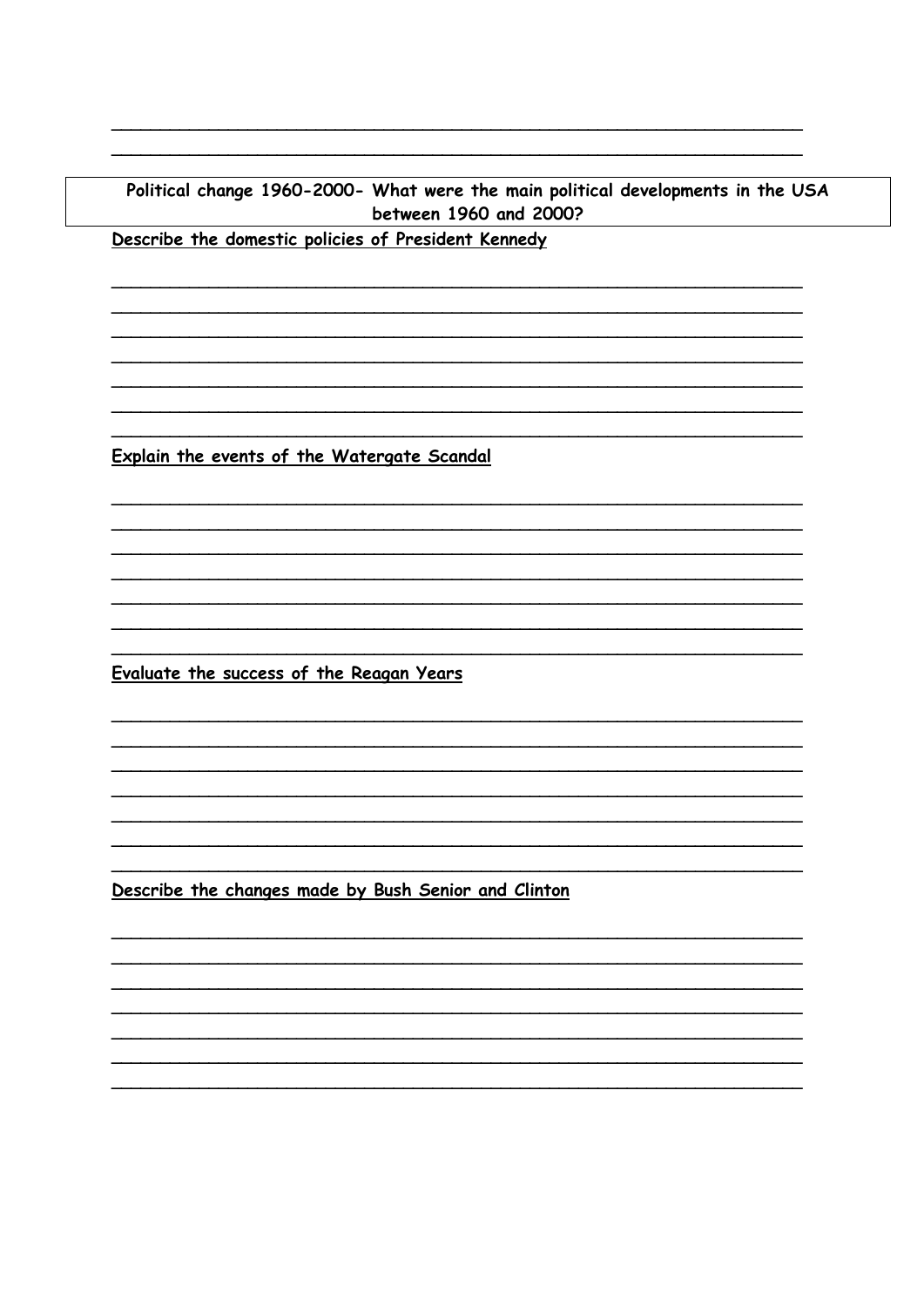## The search or world peace since 1970-What has been the USA's role in the search for peace since 1970?

What was Détente and why were there attempts to limit arms in the 1970s?

How and why did relations change between America and China in the 1970s?

How and why did America's relationship change with the USSR in the 1970s?

Explain the fall of Communism and the end of the Cold War